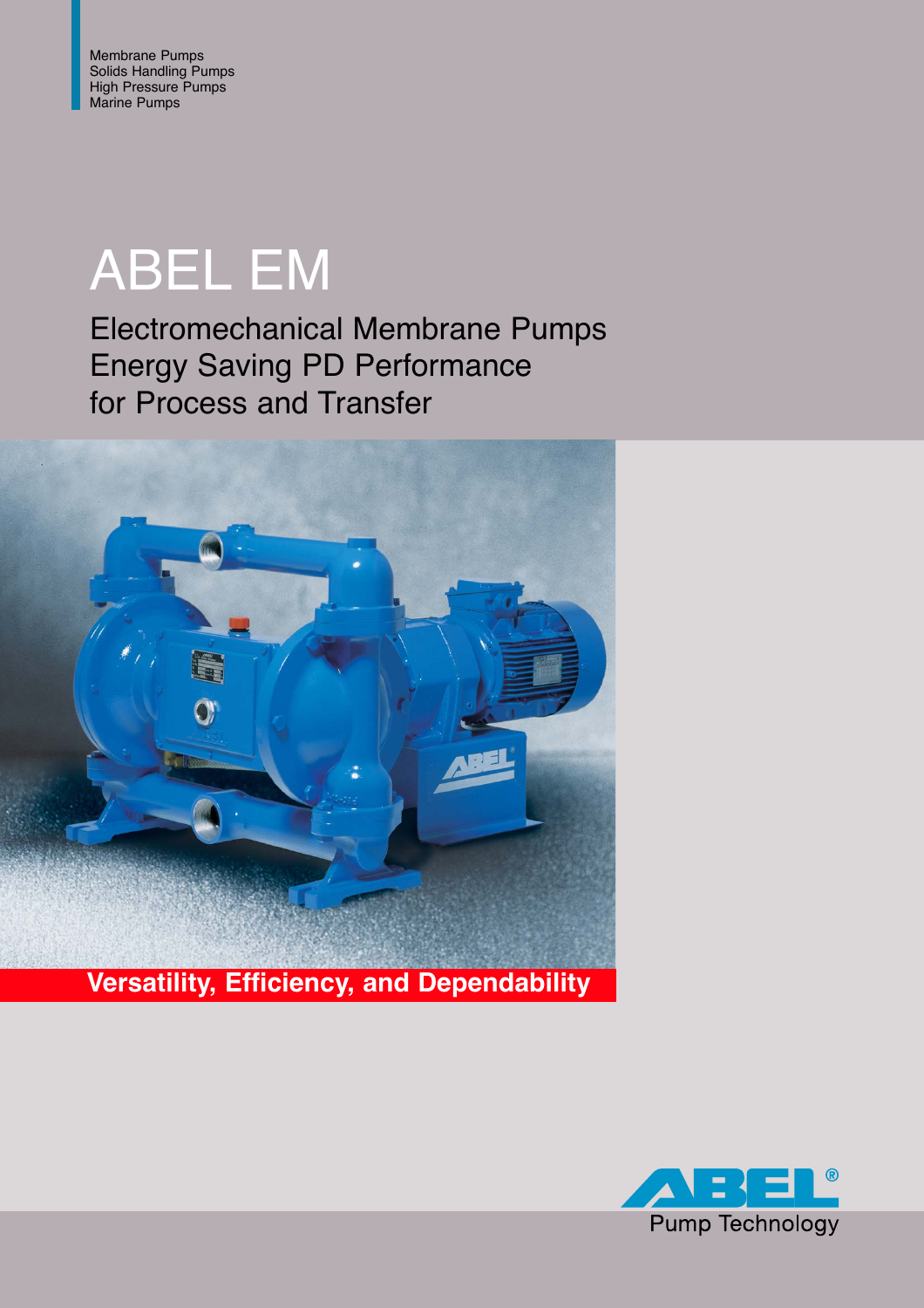## ABEL EM Capacity ranges up to 120  $m^3/h$ , up to 0.8 MPa

## **Specialisation creates Know-How**

The EM Series pump technology of ABEL is unique. It is a field proven replacement, and first choice alternative serving a diverse range of critical customer needs in process and transfer applications.

The EM Series pumps incorporate the sealless, dry-running, low shear, versatile fluid handling capability of traditional diaphragm pump design with added value including:

- ▲ Highly efficient electric drive
- ▲ Constant flow rates against variable pressure and viscosity
- ▲ Slower stroke rates for comparable volume yield lower operating costs
- ▲ Up to 6" Port size for maximum flow rate
- ▲ Fully enclosed membranes with no material exposure
- ▲ Optional VFD flow control for true process performance
- ▲ Optional pulsation dampeners and other accessories



**Pumps of EM series are available with ATEX allowance.** 



The EM Series is also a viable alternative for expensive, sometimes space-consuming pump technologies for which the continuing cycle of maintenance costs can far exceed the original cost of the pump.

Viscous, solids-containing, aggressive, and/or corrosive fluids have been less a source of concern for those who commonly return to ABEL for their challenging applications. One reason is ABEL's "Know-How" as much as product reliability.

Powder transfer with the EM Series is also available to simplify transfer of powders that "fluidize."

#### **The advantages of ABEL EM**

- Smooth product transfer
- Low operating costs through high efficiency
- Almost constant flow rate across the whole pressure range; i.e. maximum capacity even with changing viscosities
- Comfortable operation, because self-priming
- Variable flow rate from 0 to 100%
- Long life through robust design
- Flexible application through variable materials
- High reliability because safe against dry running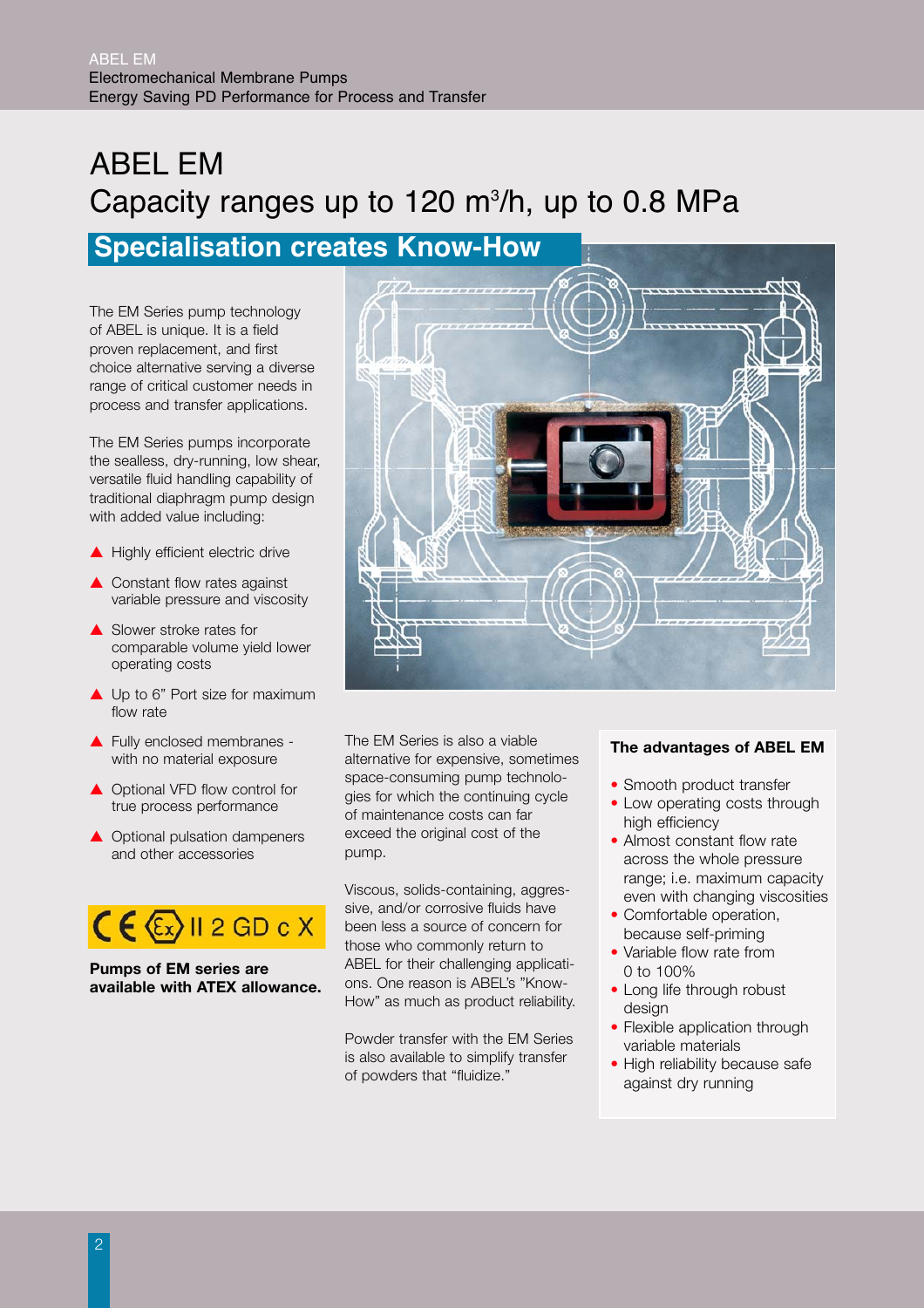

The EM pump series are all electromechanical double-acting membrane (diaphragm) pumps of robust process construction. The integral metal core of each membrane is completely covered by the membrane material on its fluid pumping side, minimizing the possibility of fluid contamination.

The smooth mechanically controlled linear drive of the membranes ensures low shear, seal-less,

**Design positive displacement performance** with controlled transfer rates through variable viscosity and system pressure changes.

> Variable flow control is realized through a variable frequency drive (VFD) as a stand-alone device or controlled by customer system controls. Alternatively mechanical speed devices can provide for a range of variable flow.

> Maximum discharge pressure can be limited by an external electrical

control device, such as, a pressure switch or contact making pressure gange when required for additional protection.

Optional discharge dampeners and suction stabilizers are available to minimize flow pulsations under variable or demanding system conditions that would otherwise decrease performance and/or operating life of the equipment.

This dampeners are also available in self-adjusting "intelligent" executive.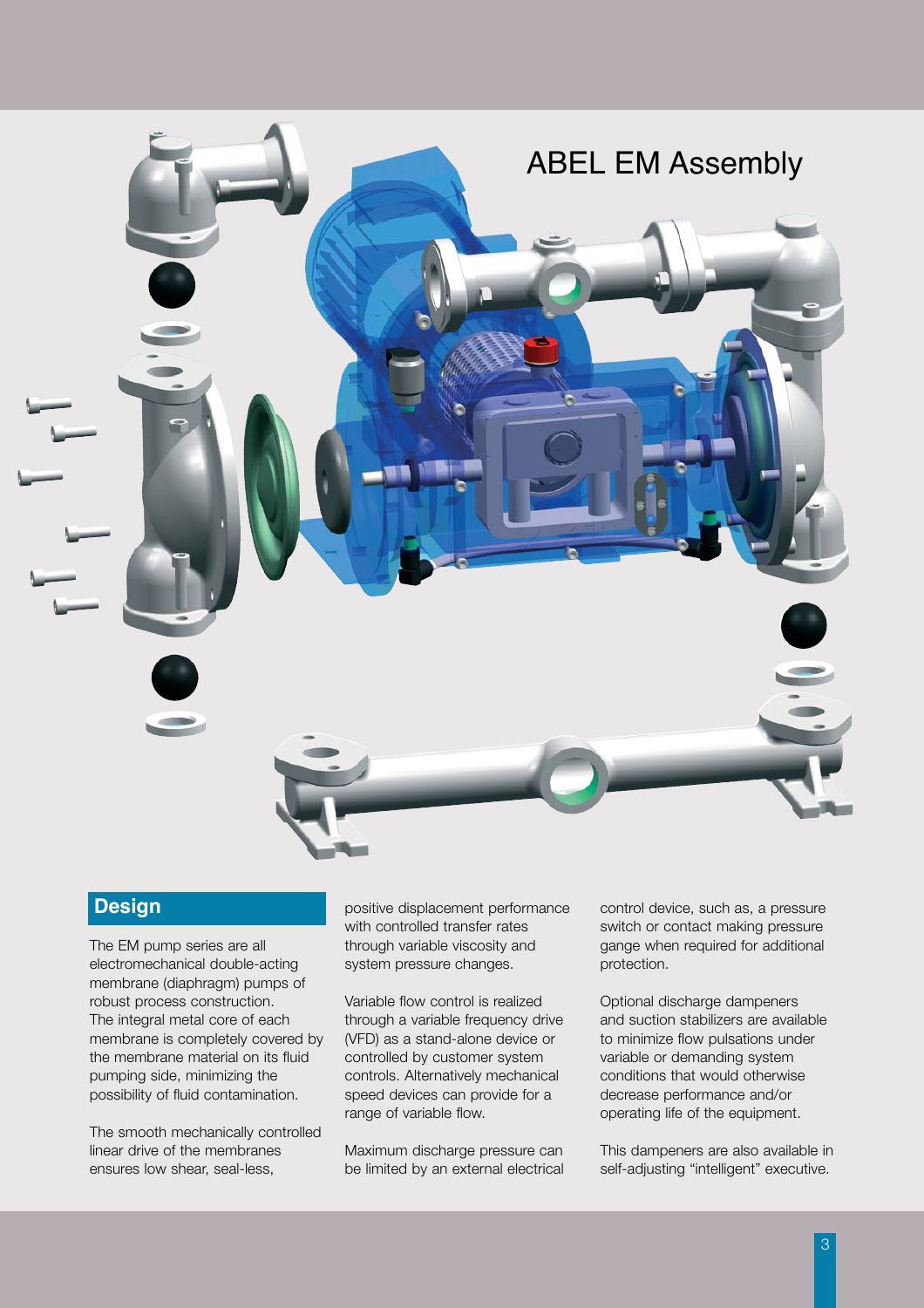## **ABEL EM - Two Versions. One idea.**

#### **How used?**

- As process and transfer pumps for:
	- sludge
	- slurries
	- corrosives
	- powders
- For feeding applications of
	- filter press
	- centrifuge
- Metering
- Oil-water separation.

## **Where used?**

- Wastewater & sewage **Treatment**
- Chemical
- Ceramic Manufacturing
- Mining
- Power Plants
- Paint and Coatings
- Marine and offshore
- Pulp & Paper
- Pharmaceutical
- Refineries
- Breweries
- Food Processing

## **Reduced Life Cycle Cost**

The patented Electromechanical Membrane Pump, ABEL EM is recognized as the world market leader\* in its class.

The use of conventional pumps in a range up to 115 PSI often incurs high running costs.

Running cost is only a fraction of the total life cycle cost of a pump. See the graph illustration.

\* Hydraulic Institute 1999





## **"Life-time" cost consideration**

(5 years or 40,000 hours)

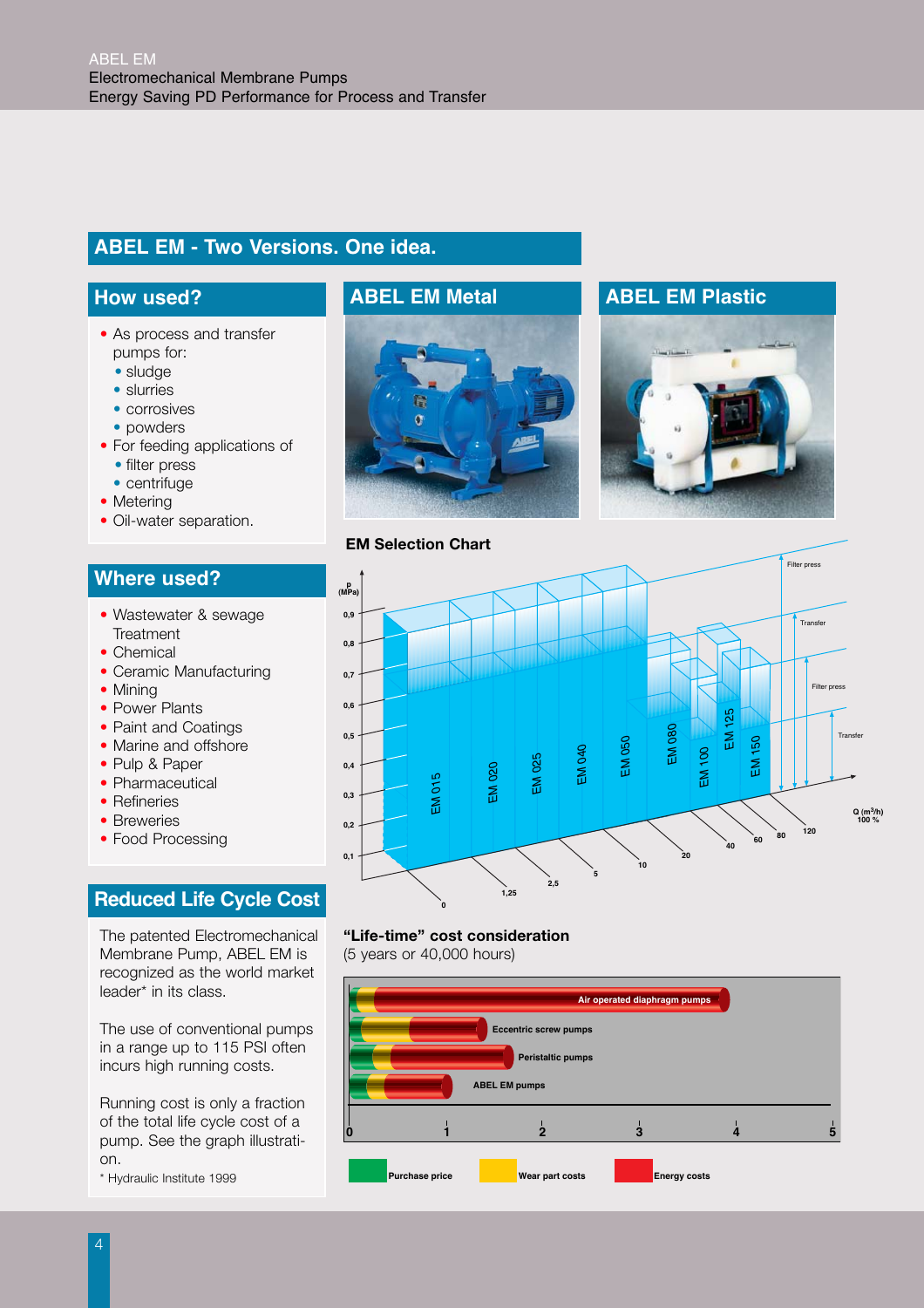## ABEL EM Metal Capacity ranges up to  $120 \text{ m}^3/\text{h}$ , up to 0.8 MPa

## **Long life through robust design**

#### **Robust Housing Construction:**

- Ductile Iron (SG)
- Stainless Steel (ED)
- Aluminum (AL) (Contact ABEL)
- Food Grade Stainless (EF) (Contact ABEL)

#### **Membrane/Ball/Seat Options:**

- Nitrile/NBR
- EPDM
- Polyurethane (only balls and seats)
- FPM (Viton®)
- PTFE
- Flap valves to handle larger solids









### EM 15 – EM 100

k

| <b>ABEL-EM</b><br><b>Size</b>                                                                                                | 15                    | 20             | 25             | 40             | 50             | 80             | 100            | 125                      | 150                      |              |  |
|------------------------------------------------------------------------------------------------------------------------------|-----------------------|----------------|----------------|----------------|----------------|----------------|----------------|--------------------------|--------------------------|--------------|--|
| Number of pump chambers                                                                                                      | $\overline{2}$        | $\overline{2}$ | $\overline{2}$ | $\overline{2}$ | $\overline{2}$ | $\overline{2}$ | $\overline{2}$ | $\overline{4}$           | $\overline{4}$           |              |  |
| Flow rate max. [m <sup>3</sup> /h]                                                                                           | $1,25$ <sup>*</sup> ) | 2,5            | $5*)$          | $10*$          | $20*$          | 40             | 60             | 80                       | 120                      |              |  |
| Number of strokes max. [1/min]                                                                                               | 150                   | 135            | 120            | 110            | 100            | 91             | 84             | 91                       | 84                       |              |  |
| max. drive output with 0.6 MPa [kW]                                                                                          | 0,37                  | 0,75           | 1,5            | 3              | 5,5            | 11             | 18,5           | 22                       | 37                       |              |  |
| Nominal width suction connection                                                                                             | G 3/4"                | G 1"           | G 1 1/2"       | G 2"           | <b>DN 80</b>   | <b>DN 100</b>  | <b>DN 125</b>  | <b>DN 150</b>            | <b>DN 200</b>            |              |  |
| Nominal width pressure connection                                                                                            | G 1/2"                | G 3/4"         | G 1"           | G 1 1/2"       | <b>DN 50</b>   | <b>DN 80</b>   | <b>DN 100</b>  | <b>DN 125</b>            | <b>DN 150</b>            |              |  |
| Grain size max. [mm]                                                                                                         | 3                     | $\overline{4}$ | 6              | $8**$          | $10**$         | $12**$         | $15***$        | $12***$                  | $15**$                   |              |  |
| Weight approx. [kg]                                                                                                          | 33                    | 62             | 120            | 165            | 340            | 895            | 1750           | 2520                     | 4160                     |              |  |
| <b>Dimensions</b>                                                                                                            |                       |                |                |                |                |                |                |                          |                          |              |  |
| $\mathbf{a}$                                                                                                                 | 346                   | 450            | 535            | 611            | 795            | 1195           | 1706           | 1925                     | 2350                     | $\mathbf{a}$ |  |
| b                                                                                                                            | 256                   | 320            | 402            | 507            | 772            | 965            | 1295           | 1869                     | 2310                     | b            |  |
| $\mathbf c$                                                                                                                  | 585                   | 720            | 840            | 1010           | 1165           | 1710           | 2085           | 1250                     | 1710                     | $\mathbf{c}$ |  |
| d                                                                                                                            | 24                    | 30             | 43             | 70             | 115            | 120            | 152            | 318                      | 410                      | d            |  |
| e                                                                                                                            | 210                   | 263            | 317            | 402            | 581            | 745            | 1023           | 745                      | 1023                     | $\mathbf{e}$ |  |
| $\mathbf f$                                                                                                                  | 290                   | 365            | 439            | 449            | 570            | 750            | 935            | 1350                     | 1910                     | $\mathbf f$  |  |
| g                                                                                                                            | 175                   | 205            | 280            | 280            | 330            | 490            | 580            | ---                      | ---                      | $\mathbf{g}$ |  |
| h                                                                                                                            | 300                   | 378            | 450            | 511            | 645            | 985            | 1365           | ---                      | $\overline{\phantom{a}}$ | h            |  |
| ĩ                                                                                                                            | 80                    | 100            | 135            | 165            | 260            | 210            | 250            | $\overline{\phantom{a}}$ | ---                      |              |  |
| $\bf k$                                                                                                                      | 30                    | 30             | 40             | 56             | 100            | 125            | 180            | 755                      | 830                      | k            |  |
|                                                                                                                              | 68                    | 88             | 108            | 133            | 168            | 220            | 270            | ---                      | ---                      |              |  |
| *) about 50% of the flow rate with the use of PTFE membranes<br>**) about double grain size possible if flap valves are used |                       |                |                |                |                |                |                |                          |                          |              |  |

\*\*) about double grain size possible if flap valves are used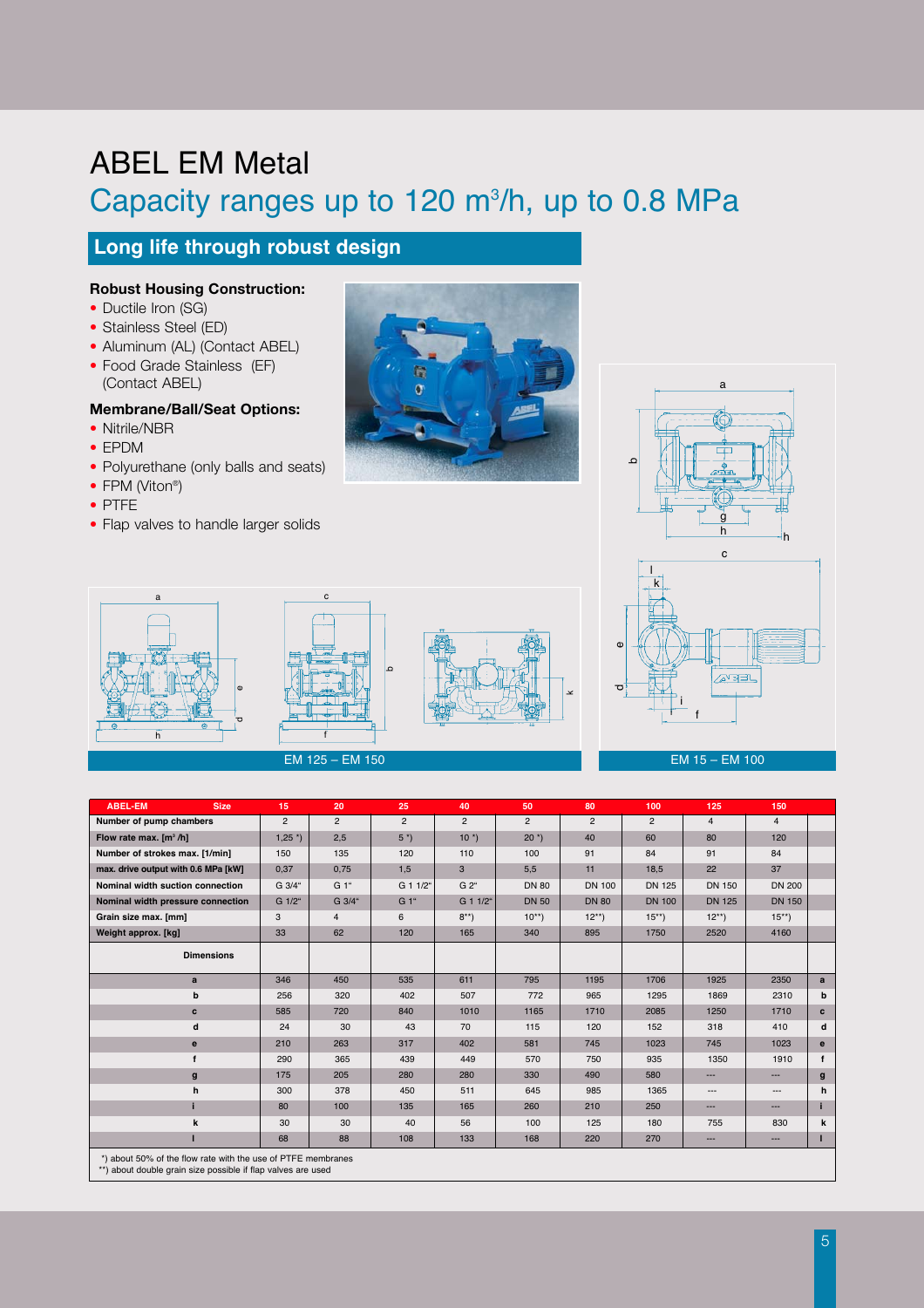## ABEL EM Plastic Capacity ranges up to 20  $m^3/h$ , up to 0.8 MPa

## **For aggressive media**

In the chemical industry and in other areas of process technology aggressive media require the use of high-quality plastics such as polypropylene (PP) or PVDF (PV) as well as explosion proof motors. ABEL delivers suitable pumps for these applications with flow rates up to max. 20 m<sup>3</sup>/h.







As supplement to the EM Program, a food compliant stainless steel design (EF) is available. The flowoptimised design of the ABEL EM food comes without dead spaces and enables easy rinsing and cleaning according to the methods [CIP] and [SIP]. All product-contacting materials such as membranes, balls and seats are available in FDA approved materials.

Please contact ABEL for further Information.

| <b>ABEL-EM</b><br><b>Size</b>                              | 15                    | 20             | 25       | 40         | 50               |              |  |  |  |
|------------------------------------------------------------|-----------------------|----------------|----------|------------|------------------|--------------|--|--|--|
| Capacity up to [m3/h]                                      | $1,25$ <sup>*</sup> ) | 2,5            | $5*)$    | $10*$      | $20*$            |              |  |  |  |
| Maximum strokes [1/min]                                    | 150                   | 135            | 120      | 110        | 100              |              |  |  |  |
| Power required at 0.6 MPa [kW]                             | 0,37                  | 0,75           | 1,5      | 3          | 5,5              |              |  |  |  |
| Nom. diam. of suction connection                           | G 3/4"                | G 1"           | G 1 1/2" | G 2"       | <b>DN 80</b>     |              |  |  |  |
| Nom. diam. of discharge connection                         | G 1/2"                | G 3/4"         | G 1"     | $G$ 1 1/2" | <b>DN 50</b>     |              |  |  |  |
| Maximum particle size [mm]                                 | 3                     | $\overline{4}$ | 6        | 8          | 10 <sup>10</sup> |              |  |  |  |
| Approx. weight [kg]                                        | 30                    | 60             | 80       | 125        | 270              |              |  |  |  |
| <b>Dimensions</b>                                          |                       |                |          |            |                  |              |  |  |  |
| a                                                          | 405                   | 510            | 605      | 680        | 845              | a            |  |  |  |
| b                                                          | 265                   | 310            | 380      | 485        | 740              | $\mathbf b$  |  |  |  |
| c                                                          | 585                   | 730            | 852      | 1023       | 1207             | c            |  |  |  |
| d                                                          | 36                    | 30             | 40       | 53         | 115              | d            |  |  |  |
| е                                                          | 200                   | 250            | 305      | 385        | 560              | e            |  |  |  |
| f                                                          | 290                   | 335            | 439      | 449        | 570              | $\mathbf{f}$ |  |  |  |
| g                                                          | 175                   | 205            | 280      | 280        | 330              | g            |  |  |  |
| $\mathbf{h}$                                               | 300                   | 380            | 460      | 520        | 645              | $\mathbf{h}$ |  |  |  |
| i.                                                         | 60                    | 80             | 190      | 243        | 300              | i.           |  |  |  |
| $\mathbf k$                                                | 30                    | 38             | 48       | 55         | 73               | k            |  |  |  |
| I                                                          | 80                    | 98             | 120      | 146        | 210              | п            |  |  |  |
| *) approx. 50% of the flow rate if PTFE membranes are used |                       |                |          |            |                  |              |  |  |  |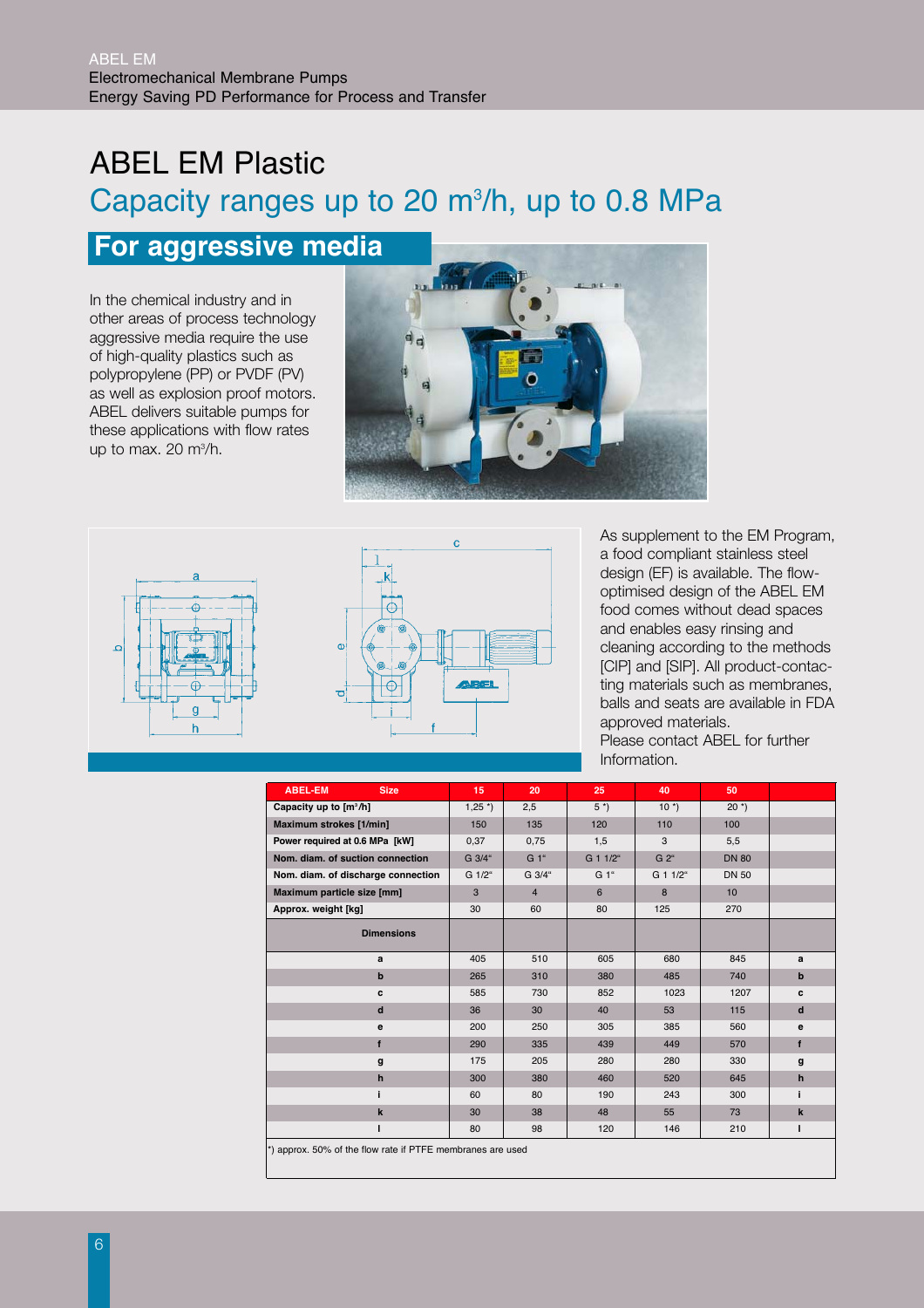## ABEL EM Accessories – Reasonable options for measurement, control and regulation

## **Optimum process adaptation**

The EM **Accessories** Range. Matching the needs.

The ABEL accessories allows the individual application of Electromechanical Membrane Pumps EM in your production facilities.



## **ATEX**  $CE$   $\sqrt{(x)}$  II 2 GD c X

## ABEL-Pumps + ATEX-Directive 94/9/EC

Pumps by Abel transport difficult media in a gentle and secure manner. They are as suitable for aggressive, abrasive, and highly inflammable fluids as for media of high viscosity. Both the Electromechanical Membrane Pumps of the EM series (Z version) as well as the Piston

Membrane Pumps of the CM series, HP series and HM series are now available with ATEX certification for the equipment group II, categories 2 and 3.

We have paid particular attention to the potentially different zones on the inside and on the outside of the pump. Depending on the application and the place of installation, it is possible that the inside of the pump exhibits an Ex zone that differs from the requirement the operator has determined for the respective place of installation.

The application of ATEX requires the existence of atmospheric conditions. As a result, the

assumed continuous existence of a pressure above the atmospheric pressure within the pump would counter the specific safety requirements of ATEX.

The definitions show that only the operator (inspector, customer) can determine as to whether an area to be the place of installation for our pumps constitutes a potentially explosive atmosphere and/or as to whether a potentially explosive mixture can form. However, in many cases, this evaluation is extremely difficult even for the operator.

For that reason, we aim to provide our customers with support with regard to all questions related to ATEX.